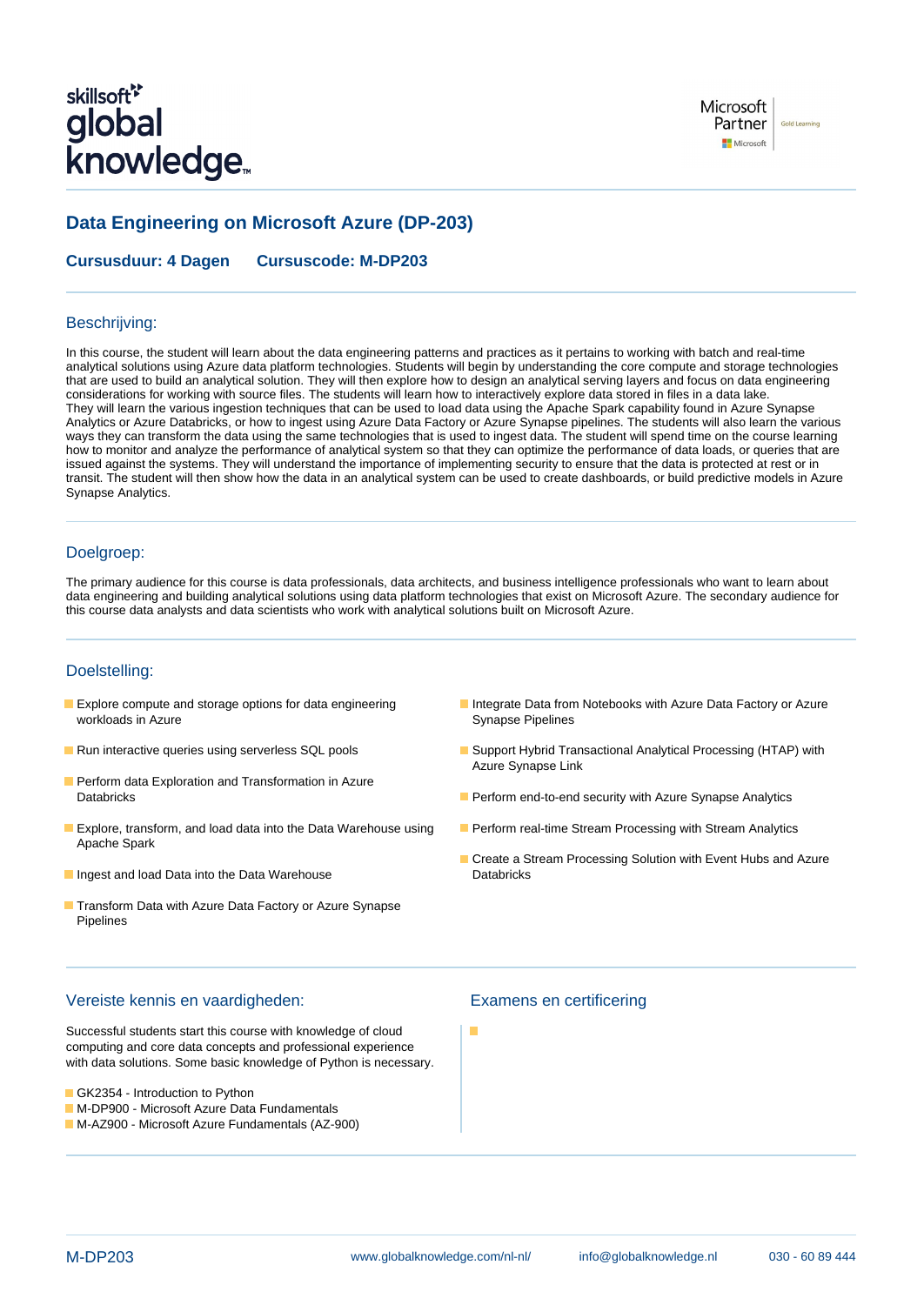#### Cursusinhoud:

This module provides an overview of the Azure **Describe Azure Databricks** supporting infrastructure compute and storage technology options that Describe Azure Data Lake storage Secure the Azure Synapse Analytics are available to data engineers building **Describe Delta Lake architecture** workspace and managed services analytical workloads. This module teaches **Describe Azure Stream Analytics Describe Analytics** Synapse Analytics ways to structure the data lake, and to optimize Understand Azure Synapse serverless workspace data the files for exploration, streaming, and batch  $\Box$  SQL pools capabilities workloads. The student will learn how to  $\Box$  Query data in the lake using Azure After completing this module, students will be organize the data lake into levels of data Synapse serverless SQL pools able to: refinement as they transform files through  $\Box$  Create metadata objects in Azure batch and stream processing. Then they will Synapse serverless SQL pools **Describe Azure Synapse Analytics** learn how to create indexes on their datasets, **Secure data and manage users in Azure** Describe Azure Databricks such as CSV, JSON, and Parquet files, and Synapse serverless SQL pools **Describe Azure Data Lake storage** use them for potential query and workload Describe Azure Databricks Describe Describe Delta Lake architecture acceleration. The read and write data in Azure Databricks **Describe Azure Stream Analytics** 

- **Introduction to Azure Synapse Analytics** Databricks Databricks SQL pools capabilities
- 
- 
- 
- Work with data streams by using Azure Apache Spark in Azure Synapse serverless SQL pools

Lab : Explore compute and storage options for in Azure Synapse Analytics **Describe Azure Databricks** data engineering workloads **Transform data with DataFrames in** Read and write data in Azure Databricks

- **Combine streaming and batch processing Analytics Combine Streaming and batch processing Analytics** Analytics Databricks
- 
- 

able to: **Factory Factory Apache Spark Pools in Azure Synapse Apache Spark Pools in Azure Synapse** 

- 
- 
- 
- **Describe Delta Lake architecture Community Pipelines** Pipelines Synapse Analytics
- 
- Understand Azure Synapse serverless SQL Synapse Analytics Factory pools capabilities **Configure and manage secrets in Azure** Perform data integration with Azure Data
- **Query data in the lake using Azure Synapse** Key Vault **Key Vault** Factory serverless SQL pools **Implement compliance controls for** Perform code-free transformation at scale
- **Create metadata objects in Azure Synapse** sensitive data sensitive data with Azure Data Factory serverless SQL pools **Design hybrid transactional and analytical Department and analytical Design hybrid transactional and analytical Department and analytical Design hybrid transactional and analytical Department and anal**
- Synapse serverless SQL pools **Analytics** Analytics Secure a data warehouse in Azure a metal warehouse in Azure
- 
- 
- 
- in Azure Databricks **Conserversitive Cosmos DB with SQL** sensitive data
- Describe big data engineering with Apache serverless for Azure Synapse Analytics **Design hybrid transactional and analytical** Spark in Azure Synapse Analytics **Enable reliable messaging for Big Data** processing using Azure Synapse Analytics
- Azure Synapse Analytics **Work with data streams by using Azure** Cosmos DB
- Spark Pools in Azure Synapse Analytics Ingest data streams with Azure Stream Spark for Azure Synapse Analytics

Module 1: Explore compute and storage After completing this module, students will be Lab : End-to-end security with Azure Synapse options for data engineering workloads able to: Analytics able to: Analytics able to: Analytics able to: Analytics able to: Analytics able to: Analytics able to: Analytics able to: Analytics able to: Analytics able to: Ana

- Describe Azure Synapse Analytics **Synapse Analytics** Secure Azure Synapse Analytics
- 

line line line

- 
- 
- 
- 
- 
- 
- 
- 
- **If** Work with DataFrames in Azure **Understand Azure Synapse serverless**
- Describe Azure Databricks North Work with DataFrames advanced North Query data in the lake using Azure Introduction to Azure Data Lake storage methods in Azure Databricks Synapse serverless SQL pools
	-
	- Ingest data with Apache Spark notebooks Synapse serverless SQL pools
	- Apache Spark Pools in Azure Synapse Work with DataFrames in Azure
- **Dreno Interval and Synapse Analytics Conservative Conservation** Azure Synapse Analytics in Azure Databricks
- Index data lake storage for query and Synapse Analytics Synapse Analytics Spark in Azure Synapse Analytics
	- workload acceleration **Petabyte-scale ingestion with Azure Data Ingest data with Apache Spark notebooks** Factory **in Azure Synapse Analytics**
- After completing this module, students will be **Perform data integration with Azure Data**  $\blacksquare$  Transform data with DataFrames in
- **Perform code-free transformation at scale Analytics Describe Azure Synapse Analytics** with Azure Data Factory **Integrate SQL and Apache Spark pools in**
- **Describe Azure Databricks Orchestrate data movement and Azure Synapse Analytics** 
	-
	-
	-
- **Secure data and manage users in Azure** processing using Azure Synapse **Synapse** transformation in Azure Synapse Pipelines
- Describe Azure Databricks Configure Azure Synapse Link with Azure Synapse Analytics Read and write data in Azure Databricks Cosmos DB Cosmos CR Cosmos CR Configure and manage secrets in Azure
- Work with DataFrames in Azure Databricks |■ Query Azure Cosmos DB with Apache Key Vault ■ Work with DataFrames advanced methods Spark for Azure Synapse Analytics Implement compliance controls for
	-
	-
- Transform data with DataFrames in Apache Stream Analytics Query Azure Cosmos DB with Apache
	-

- 
- 
- 

- 
- 
- 
- 
- 
- 
- 
- Describe Delta Lake architecture **Describe big data engineering with** Create metadata objects in Azure Synapse
	- Stream Analytics **Analytics** Analytics Analytics **Analytics** Stream Analytics **Secure data and manage users in Azure** 
		-
		-
		-
	- with a single pipeline **Integrate SQL and Apache Spark pools in** Work with DataFrames advanced methods
	- transformation **Example 2018** Use data loading best practices in Azure Describe big data engineering with Apache
		-
		-
		-
- Describe Azure Data Lake storage **the stand in Azure Synapse** Use data loading best practices in Azure Use data loading best practices in Azure
- **Describe Azure Stream Analytics** Secure a data warehouse in Azure Petabyte-scale ingestion with Azure Data
	-
	-
	-
	-
	-
	-
	-
- Ingest data with Apache Spark notebooks in applications using Azure Event Hubs Configure Azure Synapse Link with Azure
	-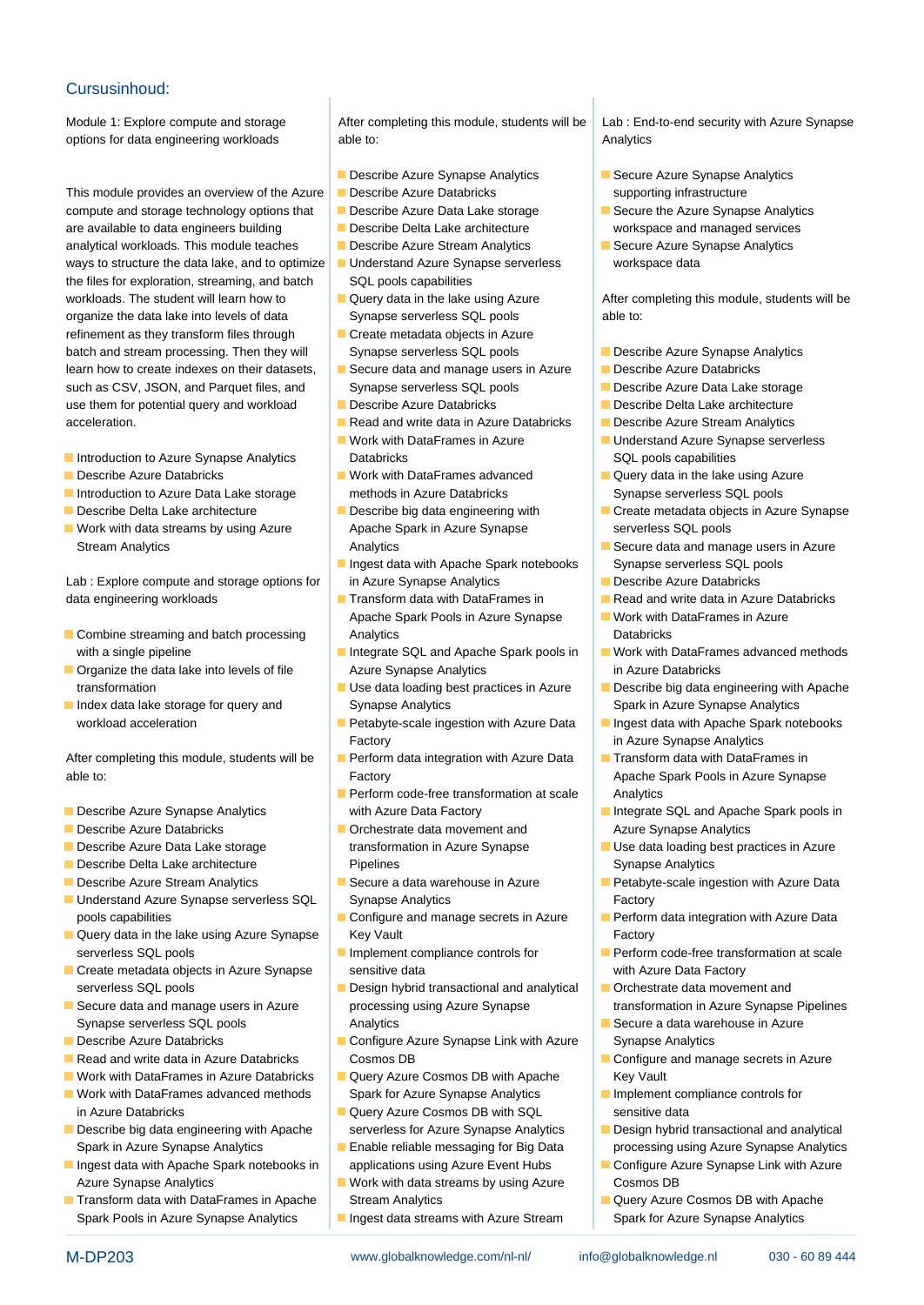- Integrate SQL and Apache Spark pools in Analytics Query Azure Cosmos DB with SQL Azure Synapse Analytics **Process streaming data with Azure Synapse Analytics** serverless for Azure Synapse Analytics
- Use data loading best practices in Azure Databricks structured streaming Enable reliable messaging for Big Data
- Petabyte-scale ingestion with Azure Data Module 5: Ingest and load data into the data Work with data streams by using Azure
- Factory Analytics
- 
- 
- Secure a data warehouse in Azure Synapse data into Synapse dedicated SQL pools with Analytical Processing (HTAP) with Azure Analytics **PolyBase and COPY using T-SQL. The Synapse Link**
- $\blacksquare$  Configure and manage secrets in Azure Key  $\vert$  student will also learn how to use workload Vault management along with a Copy activity in a
- Implement compliance controls for sensitive Azure Synapse pipeline for petabyte-scale In this module, students will learn how Azure
- Design hybrid transactional and analytical line of an Azure Cosmos DB account to a cosmos DB account to a processing using Azure Synapse Analytics Use data loading best practices in Azure Synapse workspace. The student will
- Cosmos DB **Petabyte-scale ingestion with Azure Data** Synapse link, then how to query the Azure
- **Query Azure Cosmos DB with Apache Spark Factory Cosmos Cosmos DB analytical store using Apache** for Azure Synapse Analytics **Spark and SQL serverless.** Spark and SQL serverless.
- Query Azure Cosmos DB with SQL Lab : Ingest and load Data into the Data
- **Enable reliable messaging for Big Data** line processing using Azure Synapse Analytics **line processing using Azure Synapse Analytics**
- Work with data streams by using Azure Azure Synapse Pipelines Cosmos DB
- **Ingest data streams with Azure Stream Access Access Access Access Access Access** Access Agreement Property Access Access Agreement Access Access Access Agreement Access Access Access Access Access Access Access Access Acc
- Databricks structured streaming

Module 2: Run interactive queries using Azure able to: <br> **Example 2: Run interactive queries using Azure** able to: **Processing (HTAP)** with Azure Synapse Link Synapse Analytics serverless SQL pools

In this module, students will learn how to work **D**escribe Azure Data Lake storage  $\Box$  Query Azure Cosmos DB with Apache with files stored in the data lake and external Describe Delta Lake architecture Spark for Synapse Analytics file sources, through T-SQL statements Describe Azure Stream Analytics **Describe Azure Cosmos DB with serverless** executed by a serverless SQL pool in Azure Understand Azure Synapse serverless SQL pool for Azure Synapse Analytics Synapse Analytics. Students will query Parquet SQL pools capabilities files stored in a data lake, as well as CSV files | Query data in the lake using Azure After completing this module, students will be stored in an external data store. Next, they will Synapse serverless SQL pools able to: create Azure Active Directory security groups **Create metadata objects in Azure** and enforce access to files in the data lake Synapse serverless SQL pools **Describe Azure Synapse Analytics** through Role-Based Access Control (RBAC) Secure data and manage users in Azure Describe Azure Databricks and Access Control Lists (ACLs). Synapse serverless SQL pools **Describe Azure Data Lake storage** 

- **Explore Azure Synapse serverless SQL Read and write data in Azure Databricks Describe Azure Stream Analytics**
- **Query data in the lake using Azure Synapse** Databricks **Databricks** SQL pools capabilities serverless SQL pools **Work with DataFrames advanced** Query data in the lake using Azure
- **Create metadata objects in Azure Synapse** methods in Azure Databricks Synapse serverless SQL pools serverless SQL pools **Describe big data engineering with** Create metadata objects in Azure Synapse
- Secure data and manage users in Azure Apache Spark in Azure Synapse serverless SQL pools Synapse serverless SQL pools **Analytics** Analytics Secure data and manage users in Azure

SQL pools **Transform data with DataFrames in** Read and write data in Azure Databricks

**Designal Analytics Databricks Databricks Databricks Databricks Databricks** 

- 
- 

Factory **Stream Analytics** Stream Analytics **Stream Analytics** Stream Analytics

Perform code-free transformation at scale This module teaches students how to ingest **P** Process streaming data with Azure with Azure Data Factory **data into the data warehouse through T-SQL** Databricks structured streaming ■ Orchestrate data movement and scripts and Synapse Analytics integration transformation in Azure Synapse Pipelines | pipelines. The student will learn how to load | Module 9: Support Hybrid Transactional

- Configure Azure Synapse Link with Azure Synapse Analytics Synapse Synapse Analytics and Configure and configure
	-

- 
- 
- Analytics **National Indianal Constructs In Azure Cosmos Data and Development Cosmos DB with serverless Process streaming data with Azure** Synapse Analytics **SQL pools** SQL pools

After completing this module, students will be Lab : Support Hybrid Transactional Analytical

- 
- **Describe Azure Databricks** Cosmos DB
- 
- 
- 
- 
- 
- 
- 
- 
- 
- 
- 
- 
- Ingest data with Apache Spark notebooks Synapse serverless SQL pools Lab : Run interactive queries using serverless in Azure Synapse Analytics **Describe Azure Databricks** 
	- Apache Spark Pools in Azure Synapse Work with DataFrames in Azure
	-
- 
- Synapse Analytics **applications using Azure Event Hubs** applications using Azure Event Hubs
	-
- **Perform data integration with Azure Data** line Indiana line Indiana line Ingest data streams with Azure Stream
	-

data data ingestion. Synapse Link enables seamless connectivity data ingestion.

- serverless for Azure Synapse Analytics Warehouse Warehouse Design hybrid transactional and analytical
- applications using Azure Event Hubs **Perform petabyte-scale ingestion with** Configure Azure Synapse Link with Azure
- Stream Analytics **Import data with PolyBase and COPY** Query Azure Cosmos DB with Apache
	-

- **Describe Azure Synapse Analytics Configure Azure Synapse Link with Azure** 
	-
	-

- 
- 
- 
- Describe Azure Databricks Describe Delta Lake architecture
	-
- pools capabilities **Work with DataFrames in Azure** Understand Azure Synapse serverless
	-
	-
	-
	-
	-
	-
- **Integrate SQL and Apache Spark pools in Work with DataFrames advanced methods** in pools in Work with DataFrames advanced methods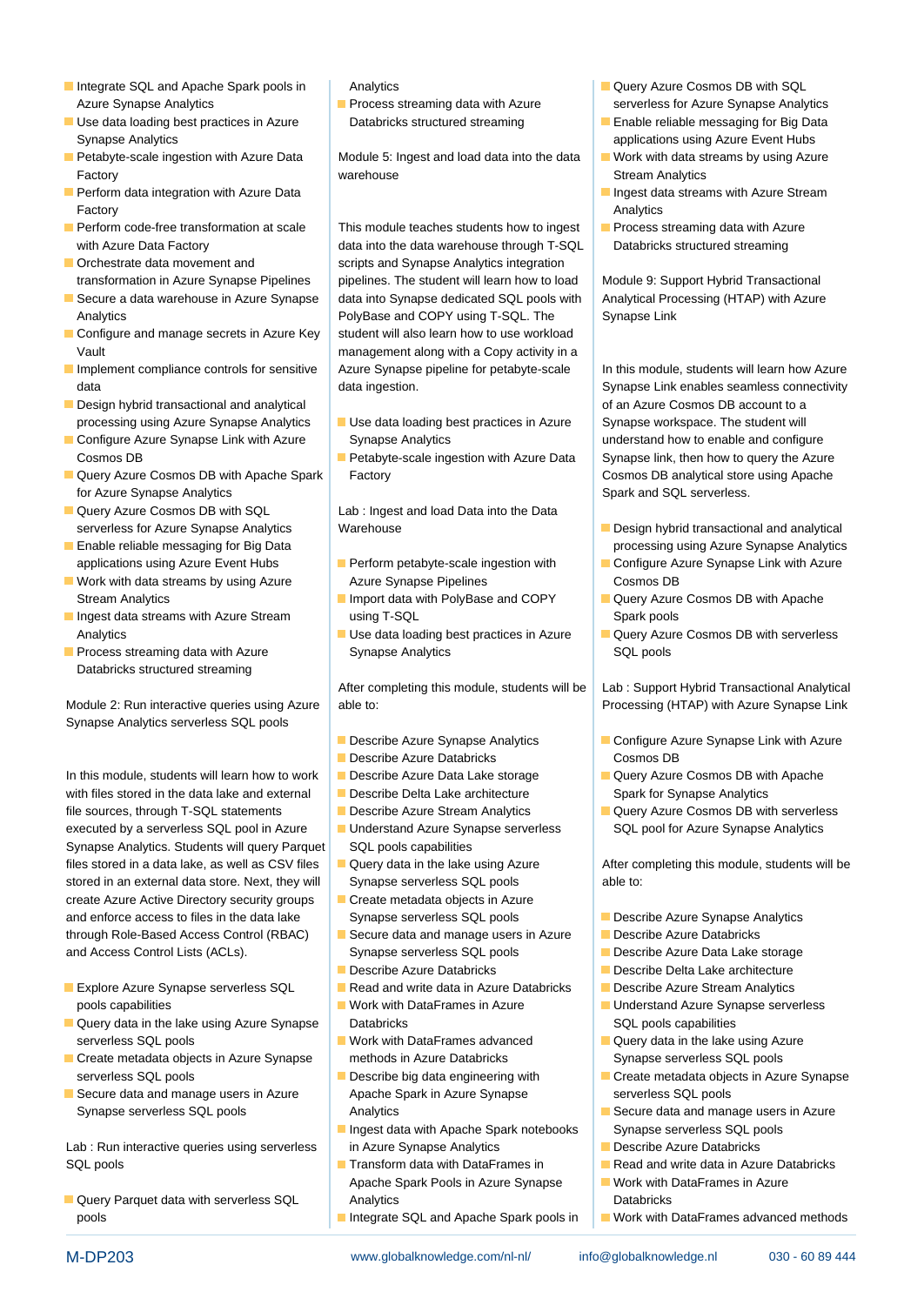- Create external tables for Parquet and CSV | Azure Synapse Analytics | in Azure Databricks
- 
- Secure access to data in a data lake when  $\Box$  Petabyte-scale ingestion with Azure Data  $\Box$  Ingest data with Apache Spark notebooks using serverless SQL pools **Factory** Factory **Factory** in Azure Synapse Analytics
- Configure data lake security using Perform data integration with Azure Data Transform data with DataFrames in

After completing this module, students will be **D**Orchestrate data movement and Azure Synapse Analytics able to: transformation in Azure Synapse Use data loading best practices in Azure

- 
- 
- 
- 
- 
- Understand Azure Synapse serverless SQL sensitive data with Azure Data Factory pools capabilities **Design hybrid transactional and analytical Development and analytical Design hybrid transactional and analytical Development and analytical Development and**
- **Query data in the lake using Azure Synapse** processing using Azure Synapse transformation in Azure Synapse Pipelines serverless SQL pools **Analytics** Analytics **Analytics** SQL pools Azure a data warehouse in Azure
- $\blacksquare$  Create metadata objects in Azure Synapse  $\blacksquare$  Configure Azure Synapse Link with Azure Synapse Analytics serverless SQL pools **Cosmos DB** Cosmos DB **Configure and manage secrets in Azure**
- Secure data and manage users in Azure **Query Azure Cosmos DB with Apache** Key Vault Synapse serverless SQL pools Spark for Azure Synapse Analytics **Implement compliance controls for**
- 
- 
- Work with DataFrames in Azure Databricks |■ Enable reliable messaging for Big Data | processing using Azure Synapse Analytics
- Work with DataFrames advanced methods applications using Azure Event Hubs Configure Azure Synapse Link with Azure in Azure Databricks Work with data streams by using Azure Cosmos DB
- Describe big data engineering with Apache Stream Analytics Query Azure Cosmos DB with Apache Spark in Azure Synapse Analytics **Ingest data streams with Azure Stream** Spark for Azure Synapse Analytics
- Ingest data with Apache Spark notebooks in Analytics **Query Azure Cosmos DB with SQL** Ingest data with Apache Spark notebooks in Analytics Azure Synapse Analytics **Process streaming data with Azure Synapse Analytics** serverless for Azure Synapse Analytics
- Transform data with DataFrames in Apache Databricks structured streaming Enable reliable messaging for Big Data Spark Pools in Azure Synapse Analytics and the state of the state applications using Azure Event Hubs
- Integrate SQL and Apache Spark pools in Module 6: Transform data with Azure Data Work with data streams by using Azure
- Use data loading best practices in Azure line International Index of Ingest data streams with Azure Stream Synapse Analytics **Analytics** Analytics **Analytics** Analytics **Analytics** Analytics **Analytics**
- **Petabyte-scale ingestion with Azure Data** This module teaches students how to build **P** Process streaming data with Azure
- 
- with Azure Data Factory
- 
- Secure a data warehouse in Azure Synapse **Code-free transformation at scale with** process streaming data with Azure Stream Analytics **Azure Data Factory or Azure Synapse** Analytics. The student will ingest vehicle
- Configure and manage secrets in Azure Key Pipelines telemetry data into Event Hubs, then process
- **Implement compliance controls for sensitive** | Lab : Transform Data with Azure Data Factory functions in Azure Stream Analytics. They will
- 
- Configure Azure Synapse Link with Azure scale with Azure Synapse Pipelines Cosmos DB **Create data pipeline to import poorly** Enable reliable messaging for Big Data
- **Query Azure Cosmos DB with Apache Spark applications using Azure Event Hubs** applications using Azure Event Hubs for Azure Synapse Analytics **Create Mapping Data Flows** Work with data streams by using Azure
- **Design Act 2018 Cosmos DB with SQL Stream Analytics Cosmos DB with SQL** Stream Analytics
- applications using Azure Event Hubs
- Work with data streams by using Azure **Describe Azure Synapse Analytics** Lab : Real-time Stream Processing with

- **Create views with serverless SQL pools** Synapse Analytics Synapse Analytics Spark in Azure Synapse Analytics
	-
	- Role-Based Access Control (RBAC) and Factory **Access Control CRAC**) and Factory **Apache Spark Pools in Azure Synapse**
	- Access Control List **Perform code-free transformation at scale** Analytics with Azure Data Factory **Integrate SQL and Apache Spark pools in** 
		- Pipelines **Synapse Analytics**
- **Describe Azure Databricks** Controllery Synapse Analytics Factory **Factory**
- **Describe Delta Lake architecture Communisties Communisties Architecture Communisties Architecture Communisties Communisties Architecture Communisties Architecture Communisties Architecture Communisties Architecture Commun** 
	-
	-
	-
	-
- Describe Azure Databricks **Query Azure Cosmos DB with SQL** sensitive data
	-
	-
	-
	-
	-

Azure Synapse Analytics **Factory or Azure Synapse Pipelines** Stream Analytics Stream Analytics

Factory **Example 2** data integration pipelines to ingest from **Databricks structured streaming Perform data integration with Azure Data** multiple data sources, transform data using **Perform code-free transformation at scale endomoneration one or more data sinks.** Stream Analytics

- Orchestrate data movement and Data integration with Azure Data Factory transformation in Azure Synapse Pipelines or Azure Synapse Pipelines In this module, students will learn how to
	-

data **or Azure Synapse Pipelines** or Azure Synapse Analytics.

- 
- 
- 

serverless for Azure Synapse Analytics | After completing this module, students will be | Ingest data streams with Azure Stream **Enable reliable messaging for Big Data** able to: **Analytics** Analytics

- files **Example 20** Use data loading best practices in Azure **Describe big data engineering with Apache** 
	-
	-
	-
	-
- Describe Azure Synapse Analytics Secure a data warehouse in Azure Petabyte-scale ingestion with Azure Data
- Describe Azure Data Lake storage **Configure and manage secrets in Azure** Perform data integration with Azure Data
- **Describe Azure Stream Analytics IMPLEM** Implement compliance controls for **Perform code-free transformation at scale** 
	-
	-
	-
	-
- Read and write data in Azure Databricks serverless for Azure Synapse Analytics **Design hybrid transactional and analytical** 
	-
	-
	-
	-
	-
	-
	-

Factory **Example 10:** Factory mapping data flowss, and perform data Module 10: Real-time Stream Processing with

Vault that data in real time, using various windowing various windowing various windowing **Design hybrid transactional and analytical ine Finally, the student will learn how to scale the** processing using Azure Synapse Analytics Execute code-free transformations at Stream Analytics job to increase throughput.

- 
- 
- 
-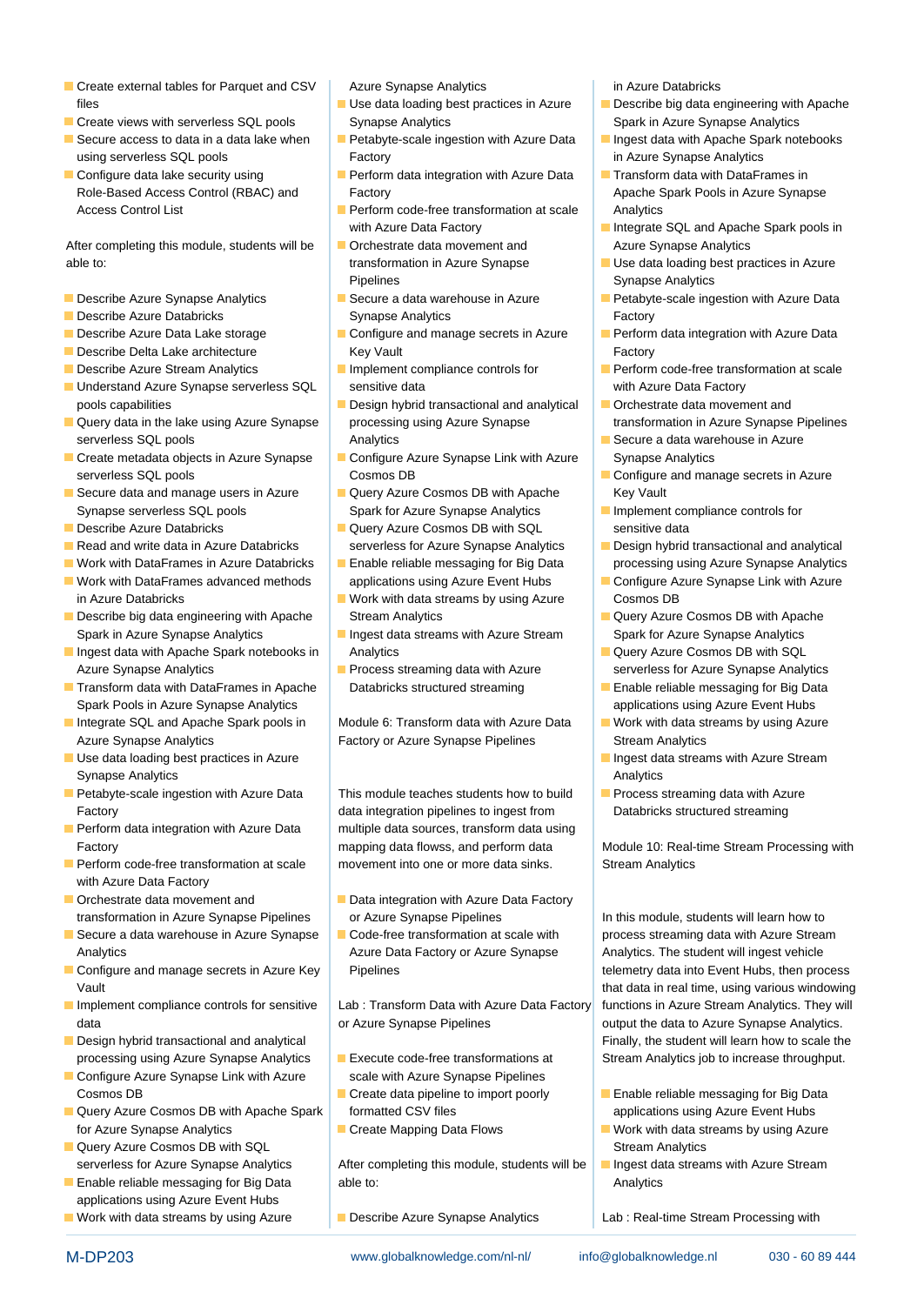- Ingest data streams with Azure Stream  $\Box$  Describe Azure Data Lake storage
- **Process streaming data with Azure Community Construction Constraint Process streaming data with Azure Community Construction Construction Construction Construction Construction Construction Construction Construction Const**

Module 3: Data exploration and transformation  $\Box$  Query data in the lake using Azure Analytics in Azure Databricks Superverse Synapse serverless SQL pools Scale the Azure Stream Analytics job to

Apache Spark DataFrame methods to explore Synapse serverless SQL pools and transform data in Azure Databricks. The Describe Azure Databricks After completing this module, students will be student will learn how to perform standard **Read and write data in Azure Databricks** able to: DataFrame methods to explore and transform  $\Box$  Work with DataFrames in Azure data. They will also learn how to perform more Databricks Describe Azure Synapse Analytics Describe Azure Synapse Analytics advanced tasks, such as removing duplicate Work with DataFrames advanced Describe Azure Databricks data, manipulate date/time values, rename methods in Azure Databricks **Describe Azure Data Lake storage** columns, and aggregate data. **Describe big data engineering with** Describe Delta Lake architecture

- 
- Read and write data in Azure Databricks  $\Box$  Ingest data with Apache Spark notebooks  $\Box$  SQL pools capabilities
- Work with DataFrames in Azure Databricks in Azure Synapse Analytics Query data in the lake using Azure
- Work with DataFrames advanced methods  $\Box$  Transform data with DataFrames in Synapse serverless SQL pools in Azure Databricks **Apache Spark Pools in Azure Synapse** Create metadata objects in Azure Synapse

Azure Databricks **Azure Synapse Analytics** Synapse serverless SQL pools Azure Synapse Analytics SQL pools and Synapse serverless SQL pools

- explore and filter data **Petabyte-scale ingestion with Azure Data** Work with DataFrames in Azure
- Cache a DataFrame for faster subsequent Factory **Databricks** Databricks
- 
- 
- 
- 

After completing this module, students will be Pipelines Transform data with DataFrames in able to: Secure a data warehouse in Azure Apache Spark Pools in Azure Synapse

- 
- 
- 
- 
- 
- pools capabilities **Analytics** Analytics **Perform data integration with Azure Data** integration with Azure Data
- Query data in the lake using Azure Synapse Configure Azure Synapse Link with Azure Factory serverless SQL pools **Cosmos DB Cosmos DB Perform code-free transformation at scale**
- Create metadata objects in Azure Synapse | Query Azure Cosmos DB with Apache | with Azure Data Factory serverless SQL pools Spark for Azure Synapse Analytics **Starburg Corpus** Corporation and
- Synapse serverless SQL pools serverless for Azure Synapse Analytics Secure a data warehouse in Azure
- 
- Read and write data in Azure Databricks | applications using Azure Event Hubs | Configure and manage secrets in Azure
- 
- in Azure Databricks **Ingest data streams with Azure Stream** sensitive data
- Describe big data engineering with Apache Analytics **Analytics** Design hybrid transactional and analytical Spark in Azure Synapse Analytics **Process streaming data with Azure** Processing using Azure Synapse Analytics
- Azure Synapse Analytics **Cosmos DB Cosmos DB Cosmos DB**
- Spark Pools in Azure Synapse Analytics transformation in Azure Synapse Pipelines Spark for Azure Synapse Analytics
- Stream Analytics **Describe Azure Databricks** Stream Analytics Stream Analytics **Stream Analytics** 
	-
	-
	-
	-
	-
	-
- This module teaches how to use various Secure data and manage users in Azure parallelization
	-
	-
	-
	-
- Apache Spark in Azure Synapse Describe Azure Stream Analytics ■ Describe Azure Databricks Note and Analytics Note and Azure Synapse serverless Note and Azure Synapse serverless
	-
	- Analytics **SQL pools** serverless SQL pools
- Lab : Data Exploration and Transformation in | Integrate SQL and Apache Spark pools in | IS Secure data and manage users in Azure
- Use data loading best practices in Azure Describe Azure Databricks Use DataFrames in Azure Databricks to Synapse Analytics Read and write data in Azure Databricks Read and write data in Azure Databricks
	-
- **Remove duplicate data** Factory **Factory** in Azure Databricks
- **Manipulate date/time values Perform code-free transformation at scale** Describe big data engineering with Apache **Remove and rename DataFrame columns** with Azure Data Factory Spark in Azure Synapse Analytics
	- transformation in Azure Synapse **in Azure Synapse Analytics**
	- **Synapse Analytics** Analytics Analytics Analytics Analytics
- **Describe Azure Databricks** Analytics **Key Vault Azure Synapse Analytics Azure Synapse Analytics**
- **Describe Delta Lake architecture** sensitive data Synapse Analytics
- Understand Azure Synapse serverless SQL processing using Azure Synapse Factory
	-
	-
	-
- **Describe Azure Databricks Enable reliable messaging for Big Data** Synapse Analytics
- Work with DataFrames in Azure Databricks  $\Box$  Work with data streams by using Azure Key Vault ■ Work with DataFrames advanced methods Stream Analytics Implement compliance controls for
	-
	-

■ Transform data with DataFrames in Apache Nodule 7: Orchestrate data movement and Nauery Azure Cosmos DB with Apache

M-DP203 www.globalknowledge.com/nl-nl/ info@globalknowledge.nl 030 - 60 89 444

- Analytics **Describe Delta Lake architecture** Use Stream Analytics to process real-time
- Databricks structured streaming **Understand Azure Synapse serverless USE Stream Analytics windowing functions** SQL pools capabilities states to build aggregates and output to Synapse
	- Create metadata objects in Azure increase throughput through partitioning
	- Synapse serverless SQL pools **Repartition** the stream input to optimize

- 
- 
- 
- 
- 
- 
- 
- 
- 
- 
- 
- 
- queries **Perform data integration with Azure Data Work with DataFrames advanced methods** Work with DataFrames advanced methods
	-
- Aggregate data stored in a DataFrame Independent and Ingest data with Apache Spark notebooks
	-
- **Describe Azure Synapse Analytics Configure and manage secrets in Azure Integrate SQL and Apache Spark pools in**
- Describe Azure Data Lake storage Implement compliance controls for Use data loading best practices in Azure
- Describe Azure Stream Analytics **Design hybrid transactional and analytical Petabyte-scale ingestion with Azure Data** 
	-
	-
- Secure data and manage users in Azure  $\Box$  Query Azure Cosmos DB with SQL transformation in Azure Synapse Pipelines
	-
	-
	-
	-
- Ingest data with Apache Spark notebooks in Databricks structured streaming Configure Azure Synapse Link with Azure
	-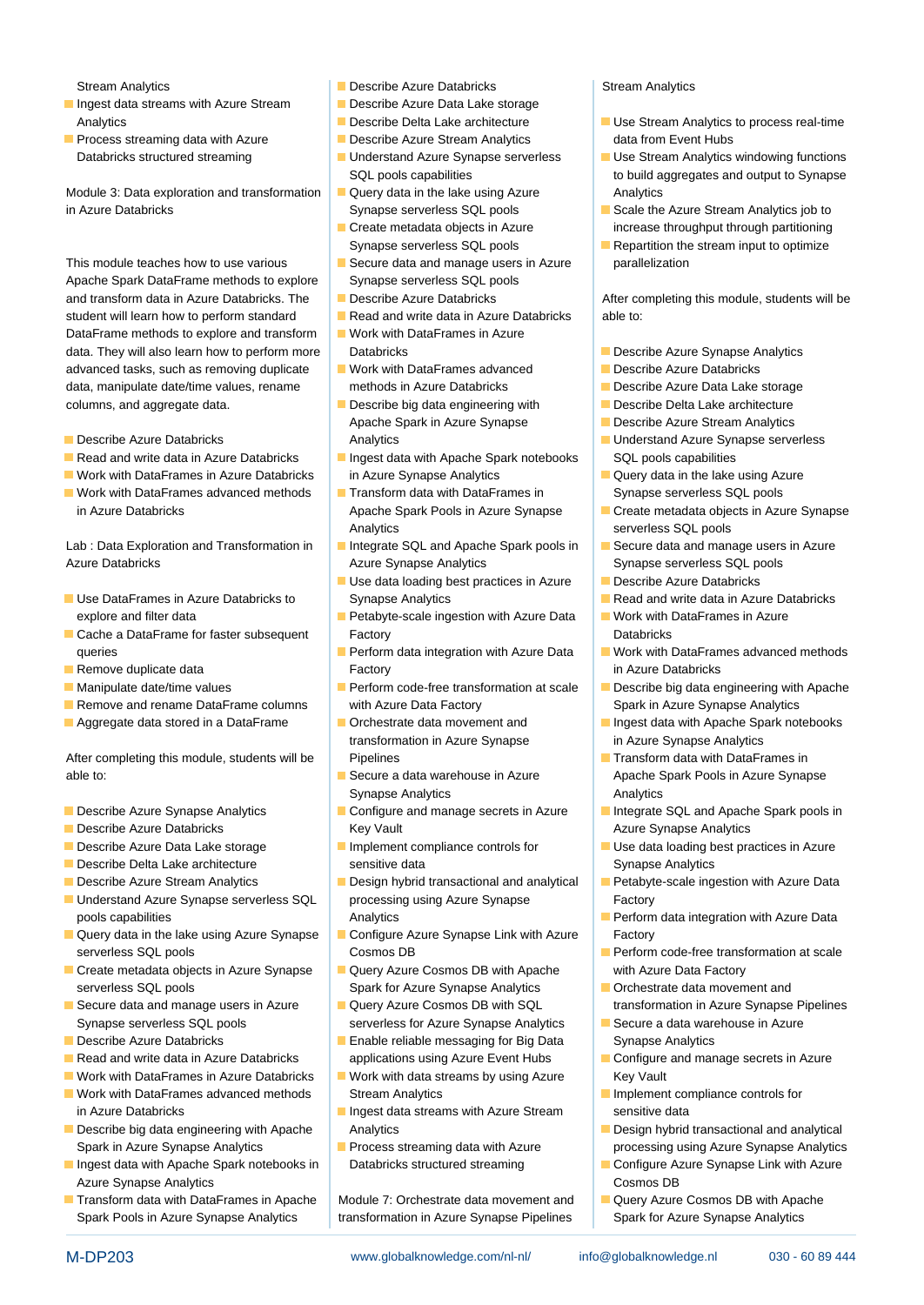- Integrate SQL and Apache Spark pools in line Query Azure Cosmos DB with SQL Azure Synapse Analytics serverless for Azure Synapse Analytics
- Use data loading best practices in Azure In this module, you will learn how to create Enable reliable messaging for Big Data
- **Petabyte-scale ingestion with Azure Data** movement and transformation using Work with data streams by using Azure
- **Factory** Critics **Constanting Critics** Critics **Constanting Critics** Critics **Constanting Critics** Critics **Constanting Critics**
- with Azure Data Factory **Databricks structured streaming Databricks structured streaming**
- Orchestrate data movement and Lab : Orchestrate data movement and
- Secure a data warehouse in Azure Synapse line Synapse line Solution with Event Hubs and Azure Synapse Analytics **Integrate Data from Notebooks with** Databricks Databricks
- Configure and manage secrets in Azure Key  $\parallel$  Azure Data Factory or Azure Synapse Vault Pipelines
- Implement compliance controls for sensitive Internal compliance in this module, students will learn how to Industrial Learn how to data **After completing this module, students will be** ingest and process streaming data at scale
- 
- Configure Azure Synapse Link with Azure **Describe Azure Synapse Analytics** will learn the key features and uses of Cosmos DB **Describe Azure Databricks** Structured Streaming. The student will
- Query Azure Cosmos DB with Apache Spark Describe Azure Data Lake storage implement sliding windows to aggregate over for Azure Synapse Analytics **Describe Delta Lake architecture** chunks of data and apply watermarking to
- 
- **Enable reliable messaging for Big Data** SQL pools capabilities streams. applications using Azure Event Hubs  $\begin{array}{|c|c|} \hline \textbf{Q} \\textbf{Q} \\textbf{Q} \\textbf{Q} \\textbf{Q} \\textbf{Q} \\textbf{Q} \\textbf{Q} \\textbf{Q} \\textbf{Q} \\textbf{Q} \\textbf{Q} \\textbf{Q} \\textbf{Q} \\textbf{Q} \\textbf{Q} \\textbf{Q} \\textbf{Q} \\textbf{Q} \\textbf{Q} \\textbf{Q} \\textbf{Q} \\textbf{Q} \\textbf{Q} \\textbf{Q} \\textbf{Q} \\textbf{Q} \\textbf{Q} \\text$
- Work with data streams by using Azure Synapse serverless SQL pools Process streaming data with Azure Stream Analytics **Create Inc.** Create metadata objects in Azure **Creative Databricks structured streaming**
- Ingest data streams with Azure Stream Synapse serverless SQL pools
- Databricks structured streaming Describe Azure Databricks

Module 4: Explore, transform, and load data Work with DataFrames in Azure Structured Streaming into the Data Warehouse using Apache Spark Databricks Stream data from a file and write it out to a

This module teaches how to explore data **Describe big data engineering with** chunks of data rather than all data stored in a data lake, transform the data, and Apache Spark in Azure Synapse **Apply watermarking to remove stale data** load data into a relational data store. The Analytics Analytics Connect to Event Hubs read and write student will explore Parquet and JSON files and Ingest data with Apache Spark notebooks streams use techniques to query and transform JSON in Azure Synapse Analytics files with hierarchical structures. Then the Transform data with DataFrames in After completing this module, students will be student will use Apache Spark to load data into Apache Spark Pools in Azure Synapse able to: the data warehouse and join Parquet data in Analytics the data lake with data in the dedicated SQL Integrate SQL and Apache Spark pools in Describe Azure Synapse Analytics pool. **Azure Synapse Analytics Describe Azure Databricks Describe Azure Databricks** 

- Understand big data engineering with Synapse Analytics Describe Describe Delta Lake architecture Apache Spark in Azure Synapse Analytics **Protestion State ingestion with Azure Data Describe Azure Stream Analytics**
- **Ingest data with Apache Spark notebooks in Factory Construction Azure Synapse Serverless Understand Azure Synapse serverless** Azure Synapse Analytics **Perform data integration with Azure Data** SQL pools capabilities
- Transform data with DataFrames in Apache Factory **Factory Azure Community** Query data in the lake using Azure Spark Pools in Azure Synapse Analytics **Perform code-free transformation at scale** Synapse serverless SQL pools
- Azure Synapse Analytics **Orchestrate data movement and serverless SQL pools**

Lab : Explore, transform, and load data into the Pipelines Synapse serverless SQL pools Data Warehouse using Apache Spark Secure a data warehouse in Azure **Describe Azure Databricks** 

- Perform Data Exploration in Synapse Studio **Configure and manage secrets in Azure** Allem Work with DataFrames in Azure
- 

Synapse Analytics **include analytics** linked services, and orchestrate data applications using Azure Event Hubs Factory **Example 2** notebooks in Azure Synapse Pipelines. Stream Analytics

Perform code-free transformation at scale transformation in Azure Data Factory Process streaming data with Azure

transformation in Azure Synapse Pipelines | transformation in Azure Synapse Pipelines | Module 11: Create a Stream Processing

**Design hybrid transactional and analytical able to:** with Event Hubs and Spark Structured

- 
- 
- 
- 
- 
- 
- 
- 
- **Process streaming data with Azure** Synapse serverless SQL pools with Event Hubs and Azure Databricks
	-
	- Read and write data in Azure Databricks **Explore key features and uses of**
	-
	- **Nork with DataFrames advanced** distributed file system
	-
	-
	-
	-
	- **Linux Use data loading best practices in Azure** Describe Azure Data Lake storage
	-
	-
- Integrate SQL and Apache Spark pools in with Azure Data Factory Create metadata objects in Azure Synapse
	-
	- Synapse Analytics **Read and write data in Azure Databricks**
- **Ingest data with Spark notebooks in Azure Key Vault Construction Constructs Constructs Constructs** Databricks
	-
- 
- 
- 
- **Perform data integration with Azure Data** line Indiana line Indiana line Ingest data streams with Azure Stream
	-

processing using Azure Synapse Analytics line Streaming in Azure Databricks. The student Query Azure Cosmos DB with SQL Describe Azure Stream Analytics remove stale data. Finally, the student will serverless for Azure Synapse Analytics Understand Azure Synapse serverless connect to Event Hubs to read and write

Analytics Secure data and manage users in Azure Lab : Create a Stream Processing Solution

- 
- 
- methods in Azure Databricks Theory Controllery Use sliding windows to aggregate over
	-
	-

- 
- 
- 
- 
- 
- 
- 
- 
- transformation in Azure Synapse **Secure data and manage users in Azure** 
	-
	-
	-
- Synapse Analytics **Implement compliance controls for Work with DataFrames advanced methods**